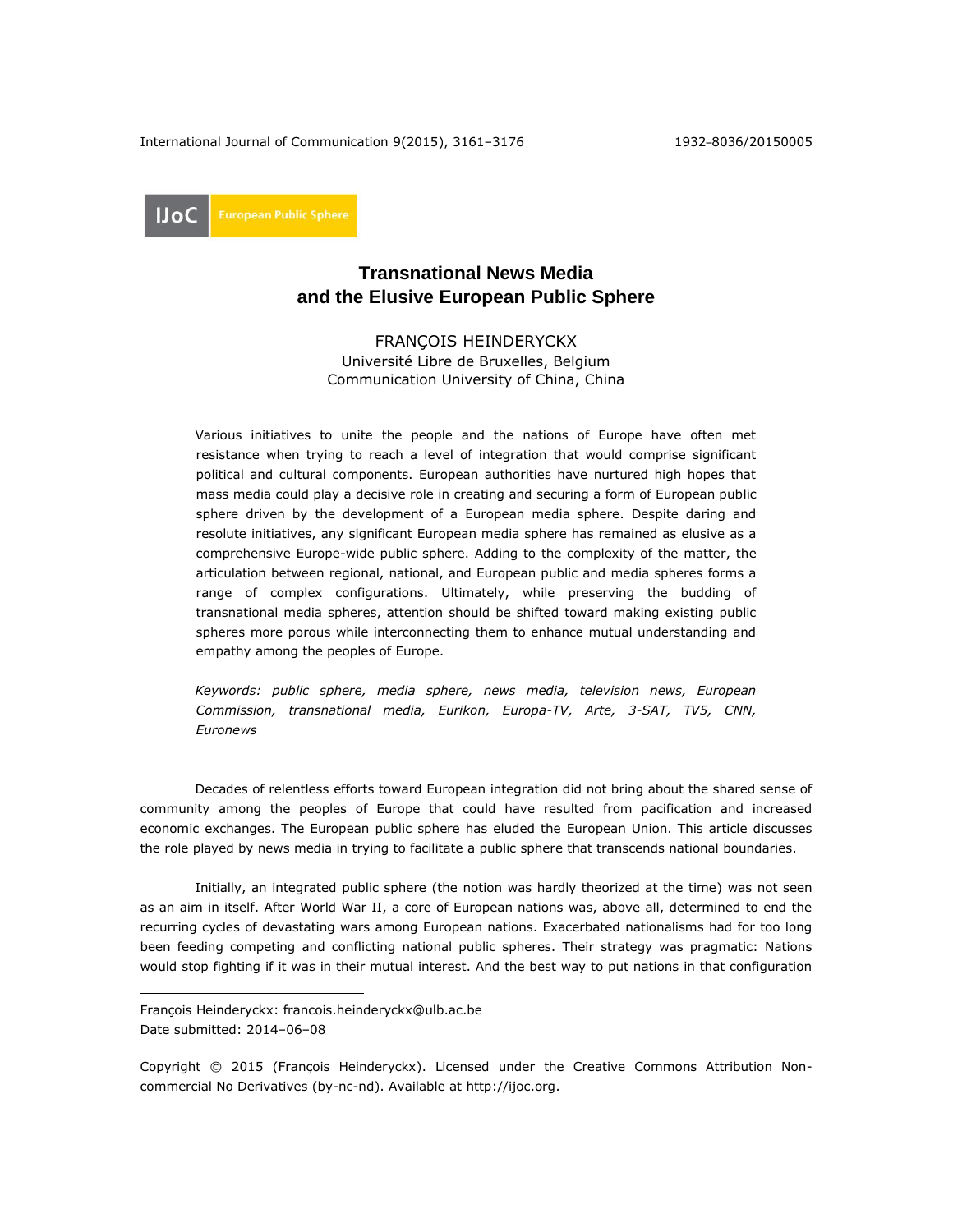$\overline{a}$ 

was to make them economic partners. Economic interdependence was thought to be an efficient pacification strategy. Of course, money is also the source of most conflicts among humanity, but if the absence of large-scale war in the past 60 years is any indication, it can be reasonably assumed that the strategy was appropriate.

Ever since the initial Treaty of Rome in 1957, Europe has consistently been a union in the making, a work in progress.<sup>1</sup> The idea that economics was a clever entry point, but was only a steppingstone toward a broader, more durable, and thorough alliance, was widely accepted early in the process. "European construction" was not just a temporary state of affairs; it was a process leading to a receding horizon.

### **Toward a Political Union**

The ultimate goal is, and always has been, to achieve a *political* union. After the Union went a long way to harmonize financial and business practices, lift trade barriers, and develop a common currency, it seemed only natural to give people more of a sense of community, shared values and principles, and compatible ethics—a "post-national, de-territorialized, civic conceptualization" (Michalis, 2007, p. 170). It was time for a "Europeanization of national societies" (Statham, 2010, p. 3).

The sense of affinity should find itself enhanced by the ever more integrated economic union, while it is also required to legitimize and operationalize that same economic union. In other words, all efforts to harmonize the economy should create, mechanically, an increased sense of community among Europeans, and this sense of community is, in turn, necessary to make the economic union (and the accompanying constraints) acceptable to the European citizens. People are more likely to accept the free trade among European nations, the forced limitations to public deficits, and the harmonized regulations if they feel they share values, principles, and strong ties with Europeans from other countries, and this is more likely to happen in the context of integrated markets. The sense of community is both the byproduct and driver of economic integration, which makes European integration an unstable and vulnerable process.

Therefore, to foster European integration, the leadership of the European construction has clearly identified the need to create, promote, and bolster a shared public sphere; a space where citizens of the Union can exchange, debate, engage, agree, disagree, and mobilize; a space where they belong and feel a sense of unity and common values. And, most importantly, a configuration where nationalism is kept in check so that it can never again be used to feed nation-based conflicts that have consistently turned Europe into a murderous battlefield in the past.

The means to achieve those ambitious goals have been subject to much debate and attention. The role of the media, and the news media in particular, is consistently center stage, though without consensus as to how news media might hinder or contribute to building a sense of European identity in a

 $<sup>1</sup>$  The Treaty of Rome, or the "Treaty establishing the European Economic Community," is the founding</sup> convention signed in 1957 (taking effect on January 1, 1958) by the six founding nations of what has now become the European Union.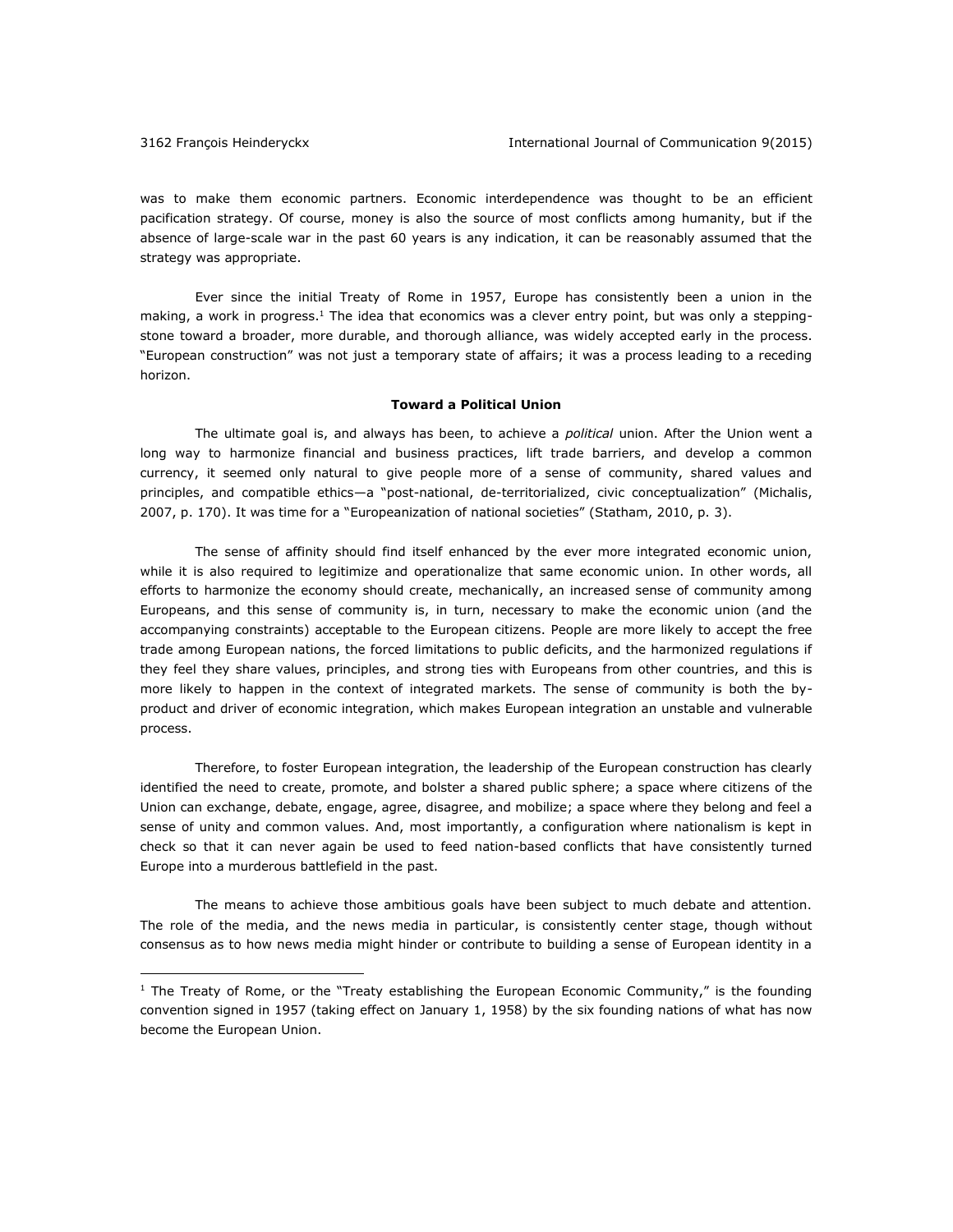compelling way. This is not just a function of how much Europe is present in the news and how it is framed, given that "a sense of European belonging is probably not only incited by frequent news reports about the EU in national news media but also by 'hidden' and naturalized identity constructions in everyday news reporting" (Olausson, 2010, p. 139).

## **Competing Public Spheres**

The European Union doesn't replace its member nations, but merely federates them and adds an overarching layer of political coordination above them. Likewise, no European identity is likely to replace national or regional identities. At most, it might add a significant component of shared identity to help people acquire "a sense of themselves as *also* Europeans" (Gripsrud, 2007, p. 490). Olausson (2010) even argues that "identity positions do not inevitably destroy each other but function both interactively and side by side" (p. 149).

In fact, only 12% of Europeans feel that the European Union means a loss in their identity (European Commission, 2013c, p. T38) and 8% of Europeans even expect "European values" from the European Union (European Commission, 2013a, pp. 6–7). In any case, it can be assumed that any significant foundation of a European identity should symbiotically feed and be fed by a European public sphere, defined as "a truly inter- or transnational shared space where those holding political and bureaucratic power confront a well-informed, critical public" (Gripsrud, 2007, p. 480).

Whatever European public sphere is contemplated, it will be competing with the existing public spheres. Worse, the advent of the Union has revived interest in regions and regional identities and hopes among their supporters. The notion of a "Europe of the regions" has become popular, with the blessing of the European authorities that saw the rise or return of *regional* identities as a welcome adjuvant to weaken *national* claims and identities.

Public spheres are not, at their essence, exclusive, although it can be seen as a zero-sum game whereby engagement in or prompting by one particular public sphere will happen to the detriment of the others. A Europe-wide public sphere can cohabit with 28 national and any number of regional spheres. From the point of view of citizens, only two to three public spheres will be competing for attention: the European, their country's, and possibly their region's or city's. In most cases, the national public spheres are still dominant and show no sign of weakening. This is reflected in surveys organized by the European Commission (European Commission, 2013a) showing that 9 Europeans in 10 are fairly or very attached to their country; slightly less (87%) to their city, town, or village; and less than half (46%) to the European Union. The situation is far from homogeneous across Europe. Attachment to the European Union ranges from less than 30% in the United Kingdom, Greece, and Cyprus to over two-thirds in Luxembourg; attachment to the country increases with age (European Commission, 2013a, p. 9), which might indicate a potential generational effect.

The (news) media have always been seen as a major agent in structuring, asserting, and sustaining public spheres (Dahlgren, 1995; Dahlgren & Sparks, 1991; Fossum & Schlesinger, 2007; Kleinen-von Königslöw, 2012; Koopmans & Statham, 2010; Schlesinger, 1993). This largely explains why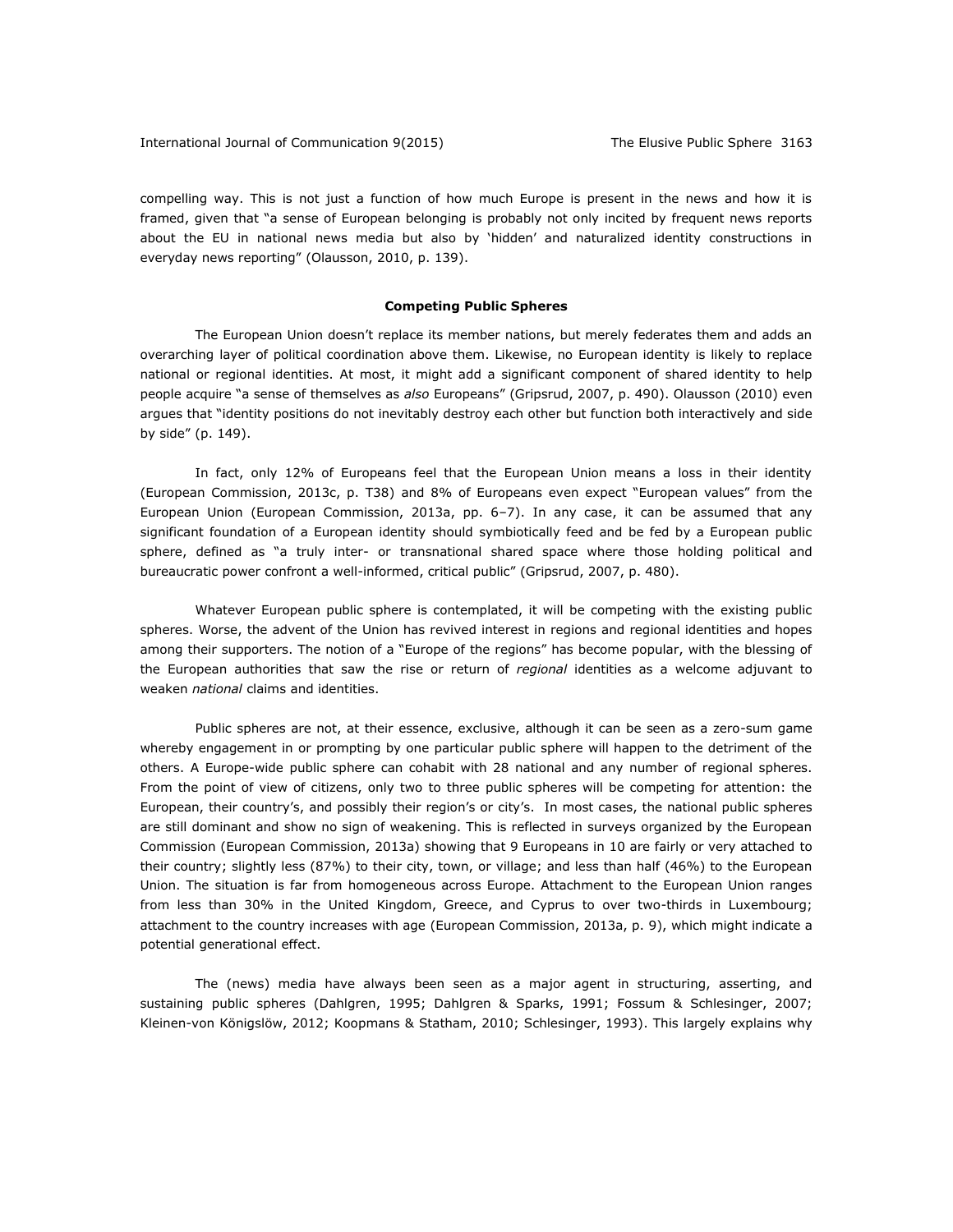the media have been the object of so much attention from public authorities and various stakeholders since the very first newspapers. In the second half of the 20th century, efforts to build a unified Europe identified, early on, the importance of the media. Europeans were primarily informed about the European construction and its institutions and dynamics through their national media, in a context where Europe suffered from an enduring "communication deficit," meaning that European citizens had lost touch with the European construction and its governance. It then became fashionable to claim that overcoming the communication deficit required the development of a European public sphere. Still today, nearly three Europeans in four consider that people in their country are not well informed about European matters (European Commission, 2013b, pp. 33–36).

Television is still seen as a particularly influential medium; for some, the most important institution in national public spheres after parliaments (Gripsrud, 2007, p. 483). To this day, television remains the medium where Europeans get most of their news on national as well as European politics (European Commission, 2013b, pp. 33–34).

#### **Pan-European Media**

At some point, it became apparent that it was technically possible to set up transnational media outlets (i.e., aimed at audiences that transcend national media markets and national borders) that could reach a large section of European citizens simultaneously. The European Broadcasting Union (EBU), a group of public-service broadcasters, has consistently, since its creation in 1950, innovated in technologies and formats offering shared experiences across Europe, starting with Eurovision, which allows the simultaneous live broadcast of major events across the continent. But sharing an experience among television viewers across countries does not necessarily contribute to a sense of shared identity. In fact, some of the most successful pan-European broadcasts (i.e., those made available simultaneously to audiences throughout Europe) are sports competitions or the famous Eurovision Song Contest, which emphasize differences and competition among nations rather than shared values or culture. In 1959, the EBU launched the Eurovision News Exchange to allow public broadcasters to exchange footage for their television news programs. By encouraging the circulation of news content (if only in the form of images), the exchange could have contributed to a better understanding across nations, but there is no evidence that it has, even when truly multilateral stories were developed, as in the case of the European elections (Bourdon, 2007, p. 267).

In the 1980s, media went beyond sharing content to enter a golden age of *transnational media* (see Figure 1)—particularly in television, where this new age coincided with the advent of the "all news channels" (CNN and the copycats that followed). The possibility to launch a Europe-wide news channel was attainable and worth trying. It seemed to some as if satellites were "the ultimate tool . . . for television-engineered identity politics" (Bourdon, 2007, p. 271).

Following a 1980 resolution by the European parliament calling for the creation of a European radio and television broadcaster, a five-week experiment was undertaken in 1982 under the code name Eurikon, involving public-service broadcasters from Austria, Italy, the Netherlands, Germany, and the United Kingdom. The lessons learned from this prototype were not very encouraging. If anything, Eurikon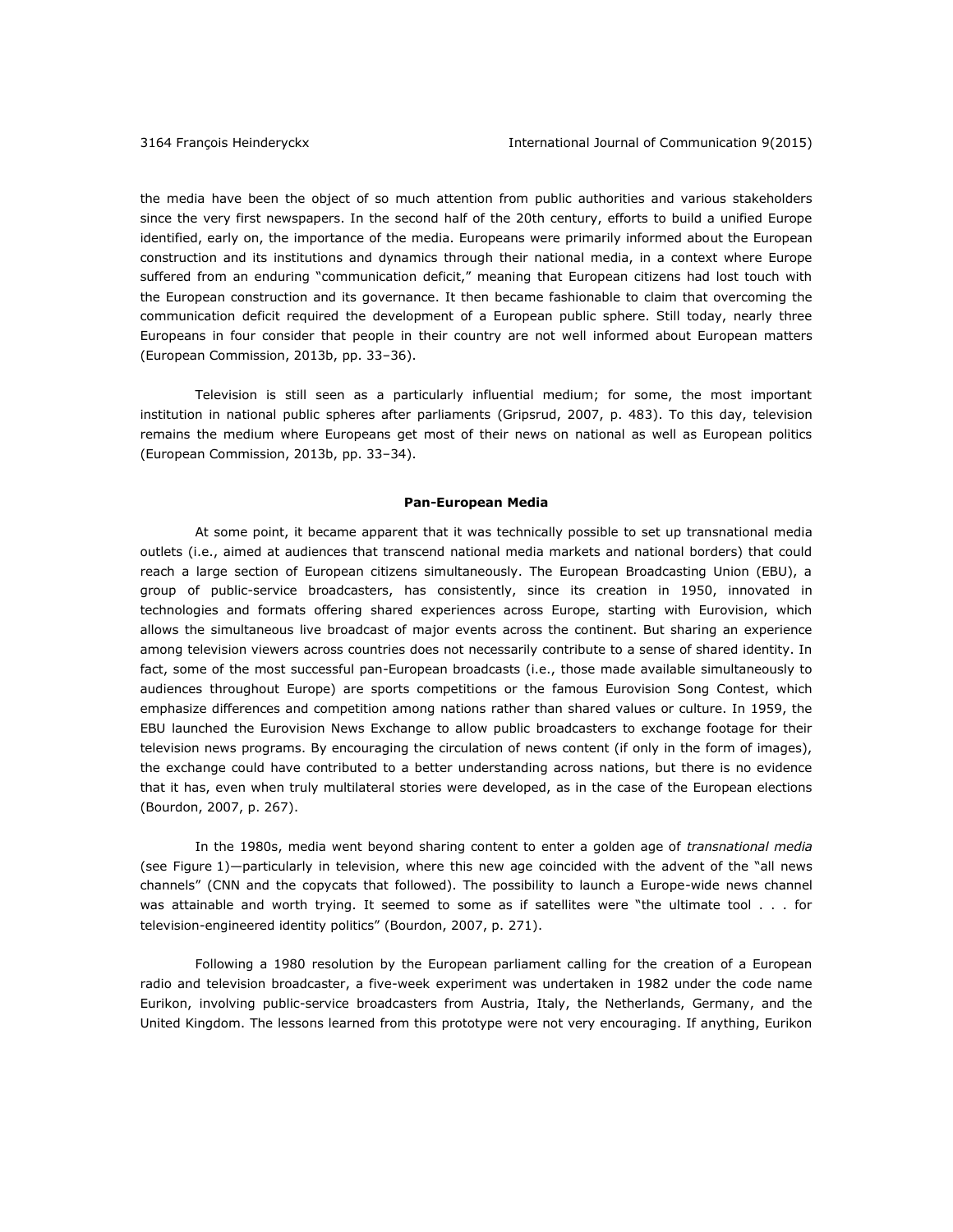demonstrated how difficult it would be to reach out and appeal to a transnational audience whose expectations were wide ranging.

Based on that experience, a fully fledged television station was nonetheless launched in 1985 under the name Europa-TV, this time involving public broadcasters from Germany, Ireland, Italy, the Netherlands, and Portugal. The content offered various formats with particular attention to avoiding national perspectives. For news segments, events in a particular country were reported upon by a journalist from another country (Theiler, 1999). But things did not work out as planned, and the station was terminated the next year after spending the entire budget that had been provisioned for its first three years. The demise of Europa-TV cannot be explained just by budgetary and political struggles. Fundamentally, the program failed to appeal to its (meager) potential audience and advertisers.

Documents produced by the European Commission at the time are telling of how the European authorities were already embarked on a hard-core techno-deterministic path. Direct broadcasting satellites were newly operational and "Pan-European satellite was *Deus ex machina*, the perfect medium to awaken and affirm dormant feelings of European consciousness and identification" (Michalis, 2007, p. 127). One report published in 1986 reads:

At the end of 1986 the whole European television scene will be transformed by the appearance of Europe's first direct television satellites. . . . The choice is clear either a strengthening of exchanges within Europe and a deepening of Community cooperation to promote the identity of our continent in all its diversity, or a surrender to powerful competitors and their cultural models, be it the Americans today, or the Japanese tomorrow. (Commission of the European Communities, 1986, p. 3)

In a press release in November 1986 about the financial difficulties of Europa-TV, the European Commission emphasized that the experiments under way aimed at "overcoming language barriers and the difficulties that have always prevented the people of Europe from learning about each other" (Ripa Di Meana, 1986, p. 1). So, in essence, the advent of direct satellite broadcasting and the possibility to beam down multilingual television signals would at last help the people of Europe to better know one another, which would presumably prevent and appease tensions, concerns, and distrust among nations as a result.

Interestingly, the next significant attempt at a Europe-wide news medium was a newspaper, *The European*, launched in 1990 by one of the big press magnates of the time, Robert Maxwell. The paper failed to reach a significant audience (with a rather elitist positioning), yet it was published until 1998.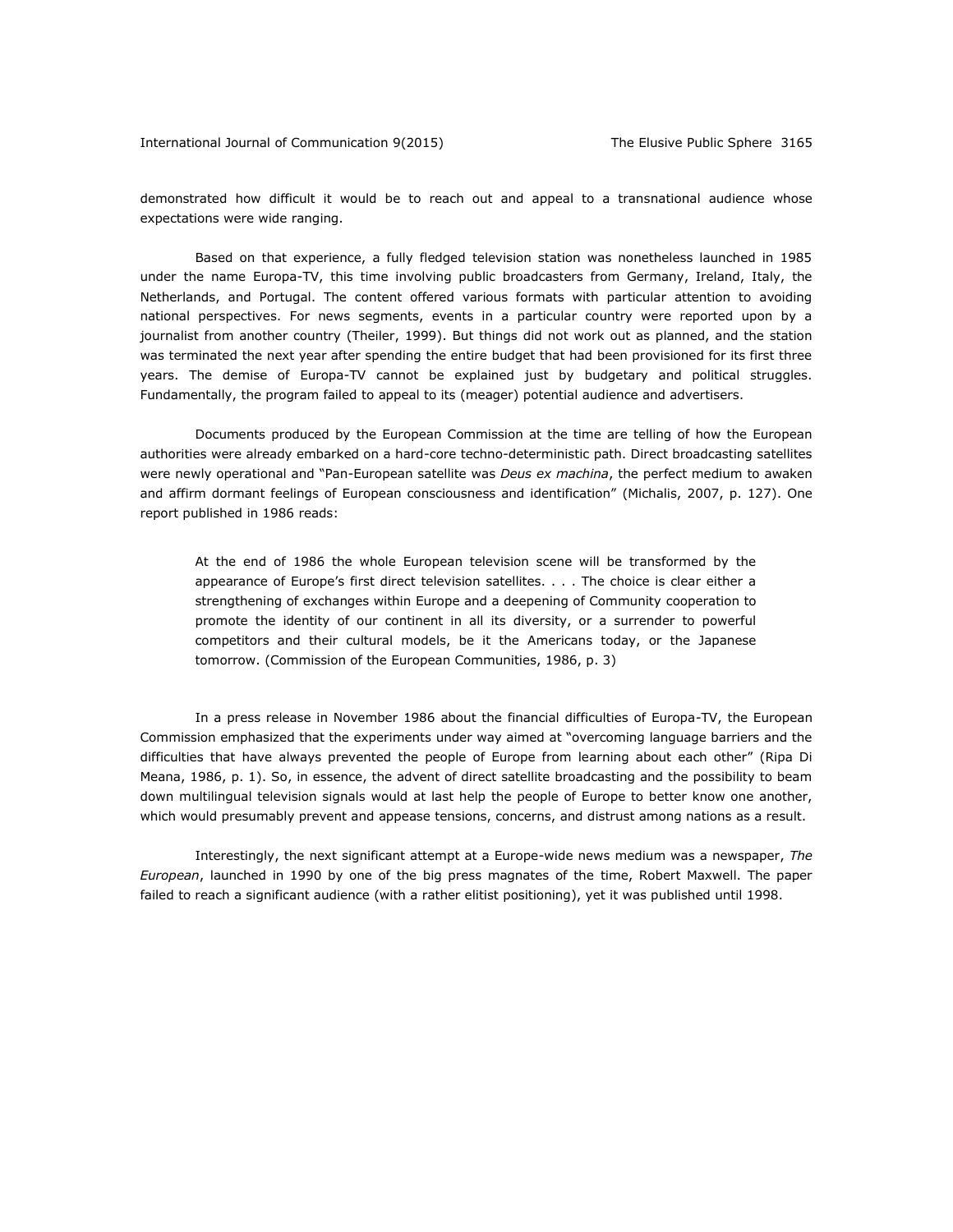| CNN             |                 |                               |      |      |      |  |
|-----------------|-----------------|-------------------------------|------|------|------|--|
| $1980 -$        |                 |                               |      |      |      |  |
|                 | 3SAT            |                               |      |      |      |  |
|                 | $1984 -$        |                               |      |      |      |  |
|                 | CNN Int.        |                               |      |      |      |  |
|                 | $1985 -$        |                               |      |      |      |  |
|                 | TV <sub>5</sub> |                               |      |      |      |  |
|                 | $1985 -$        |                               |      |      |      |  |
|                 |                 | The European<br>$1990 - 1998$ |      |      |      |  |
| Eurikon<br>1982 |                 | Arte<br>$1992 -$              |      |      |      |  |
|                 | Europa TV       | Euronews                      |      |      |      |  |
|                 | $1985 - 1986$   | $1993 -$                      |      |      |      |  |
|                 |                 |                               |      |      |      |  |
|                 | 1985<br>1990    | 1995                          | 2000 | 2005 | 2010 |  |

*Figure 1. Transnational news media in Europe, a chronology.*

Then in 1993 came Euronews, a pan-European television news channel based in Lyon, France, once again put together by of a group of public broadcasters (though it later benefited from important public and private investments). Allegedly, this particular initiative was taken after European leaders felt uncomfortable with the quasi-monopoly enjoyed by CNN International, widely distributed across Europe, in covering the first Iraq War in 1991.

The model is rather simple but ambitious and innovative: It offered one video feed accompanied by five distinct audio feeds in five different languages, a model that Europa-TV had already experimented with. Euronews has managed to maintain itself, gain footing in satellite and cable distribution in Europe and the rest of the world, and grow as more partners joined and new language versions were offered for a total of 7 and up to 13 in 2014. The longevity of Euronews is remarkable given that it was launched on grounds that were rather uncertain, not just financially but also strategically when it promised to provide a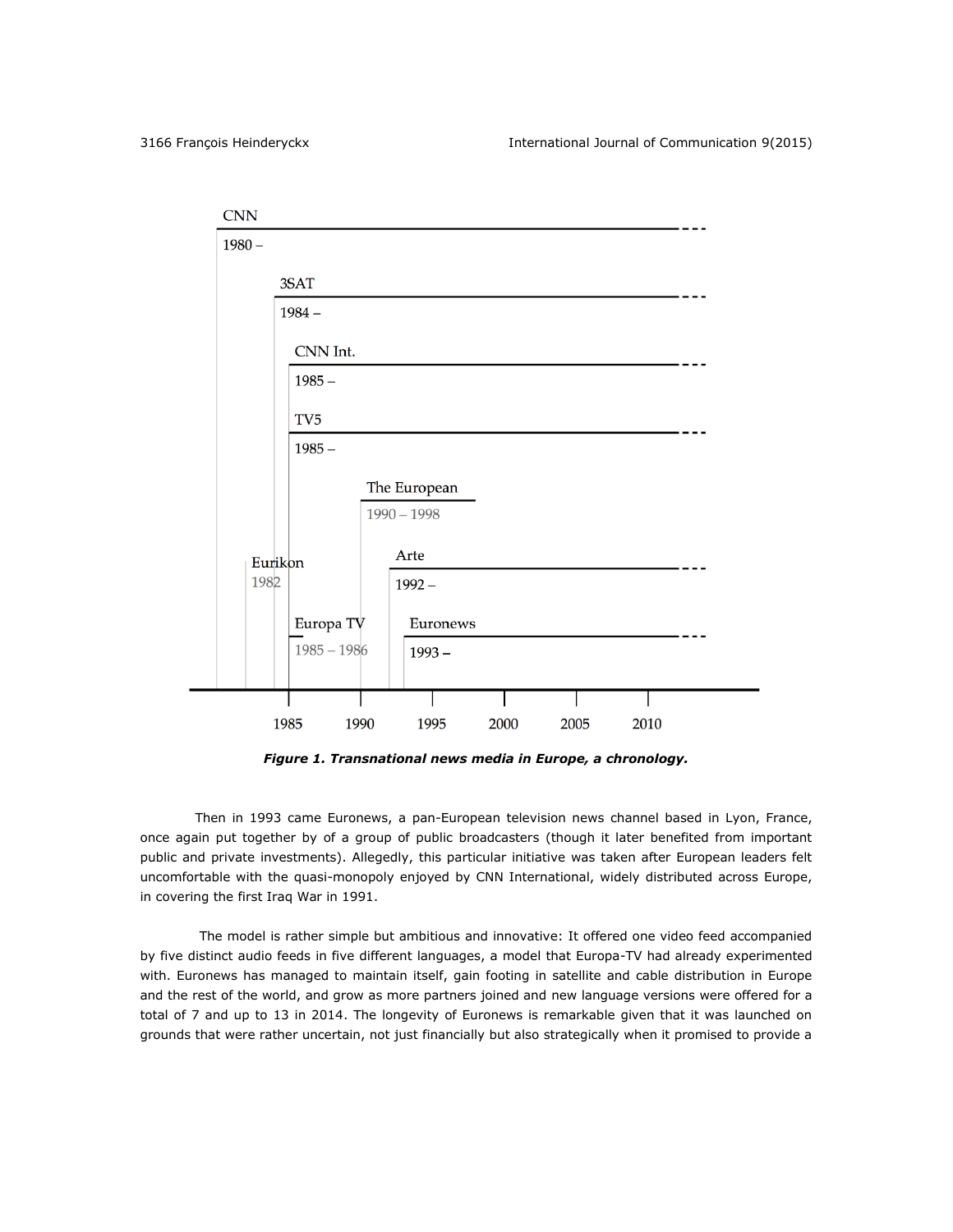European perspective on the news, which sounded fine, but was complicated to define, let alone achieve. The choice to focus exclusively on news-related programming was both challenging (news stories are highly sensitive to cultural and political domestication), but it helped finding a format that would be accepted across Europe as television news bulletins and news media in general share many features (Heinderyckx, 1993, 2004).

Three other cases of transnational television channels are worth mentioning. The first is 3SAT (Drei-Sat), a German-language channel launched in 1984, aimed at German-speaking audiences, primarily in Germany, Austria, and Switzerland. The second is TV5 (TV cinq), launched the following year, aimed at a French-speaking audience, first in Europe (France, Belgium, Luxembourg, and Switzerland), later around the world. Both these channels target a particular language community, which, in its own way, is a strong sign that language diversity is a major impediment to pan-European media endeavors. It is worth noting, however, that nearly one in four Europeans declare that they have watched television programs in a language other than their mother tongue on several occasions in the last 12 months (European Commission, 2013a, p. 55). That proportion falls to less than 15% for books, newspapers, and magazines.

The third example is a bit of an oddity. Arte was launched in 1992 as a joint initiative of French and German public-service broadcasters. Bilingual, bicultural, and specialized in highbrow culture and arts, it seemed rather counterintuitive and had to overcome all sorts of difficulties, not just language-wise. For example, debates were much harder to organize than originally thought, simply because what makes a good debate is significantly different on both sides of the Rhine: In France, the expectations are for lively and heated exchanges and debaters interrupting one another, features that are seen in Germany as rude blunders. Nevertheless, Arte lives on, now with more partners.

These rare but lasting examples of transnational and for some pan-European media outlets are encouraging for those who seek to foster any sign of an emerging European public sphere. It is worth noting, however, that they are confined in two specific and rather elitist segments of the audience: the highbrow, high-culture and the financial and business news (which is not just pan-European but essentially globalized).

Then came the Internet and the rest of the information and communication technologies. Once again, as when satellite television came to be, techno-utopians have prophesied the advent of a better world where national barriers would be lifted, allowing free flows of information and communication that would lead to a better understanding of the other, which would make tolerance and empathy triumph over fear, hate, and ignorance. Very innovative and constructive initiatives have been undertaken. Transnational Web outlets, virtual communities, and forums have blossomed. And yet, to this day, the national public spheres are as resilient as national identities and national media, and manifestations of a true European public sphere are sporadic at best.

One specific factor hindering pan-European media is often overlooked: the extreme heterogeneity of media uses across Europe. Exposure to television, radio, newspapers, and websites, as well as trust in these different media, show extreme variations across countries, but they also vary greatly among age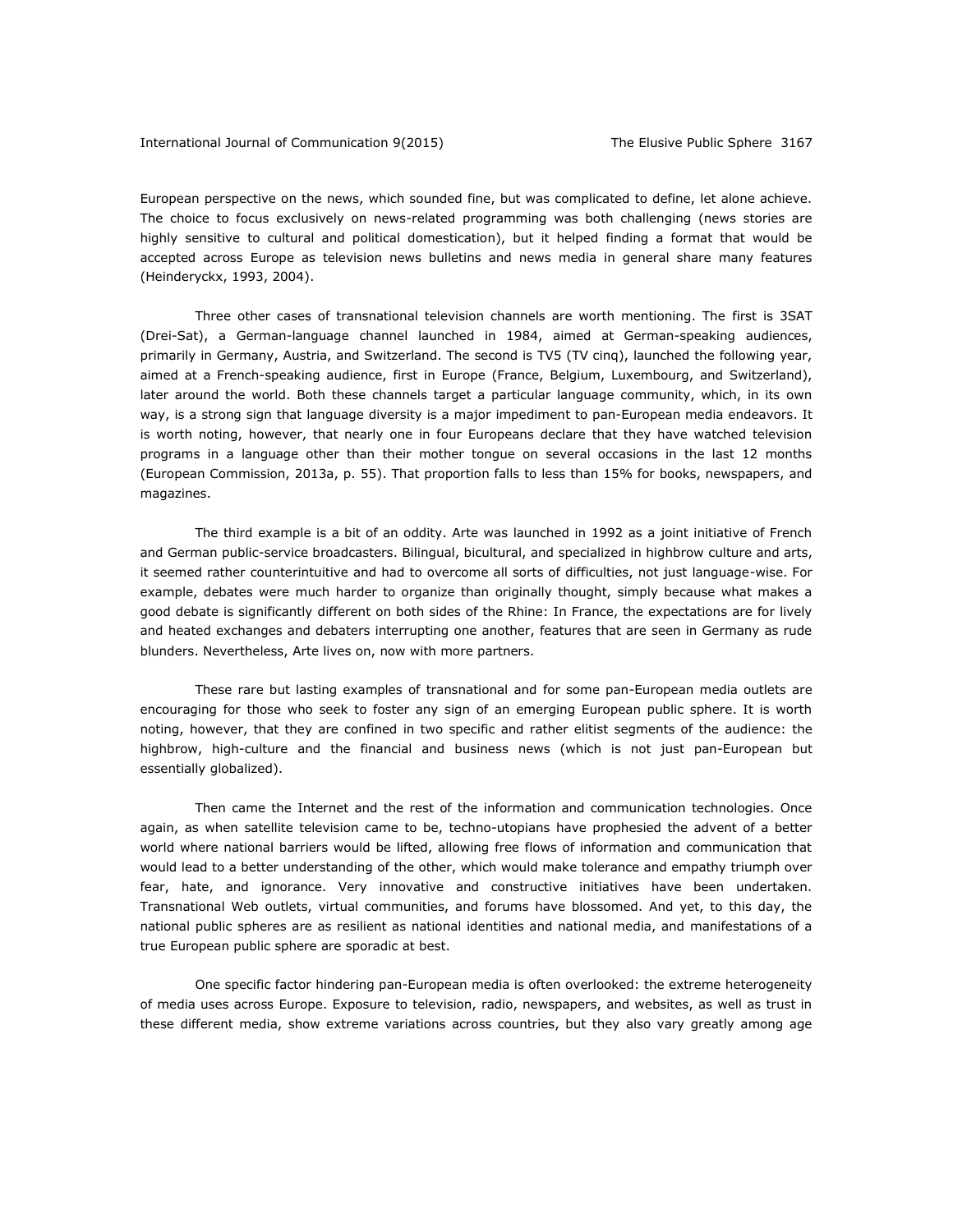$\overline{a}$ 

groups, education levels, and professions. Regional diversity is often concealed by the predominance of nation-based statistics. Even such a basic variable as heavy viewing of television newscasts shows more variation among regions than among nations (Heinderyckx, 1996). These preconditions, by themselves, largely obliterate the possibility for sustainable pan-European media, other than media targeting specific groups who would show sufficient convergence in interest, trust, language, and media use.

## **Resilient National Perspectives on the News**

With such a plethora of channels and means to access information, one would think that the tools that made the golden age of media-based propaganda during the Cold War would have become obsolete absurd, in fact. And yet signs show that many national governments still believe that news media are a prime means to promote their views internationally. Public-service broadcasters were prompt to use satellite broadcasting to make an international version of their programs available beyond their borders. In 1991, 12 of these channels, national and transnational, decided to collaborate within the Bruges Group (Heinderyckx, 1996), which today gathers more than 20 partners.<sup>2</sup>

Some of these channels were strictly news channels, which seem to cultivate enduring fantasies of influence among nations struggling to matter on the international scene. An impressive number of countries have additionally set up their own ad hoc government-sponsored (not to be confused with public-service media) news channels destined to provide an *appropriate* (or rather appropriated) account of the news. The dynamics of this profusion is, in part, self-inducing: Governments regularly upset by the framing of events promoted by other nations' news outlets feel compelled to start their own operation to restore some balance.

These government-sponsored outlets are intriguing. They are not primarily aimed at an audience of expatriates or nationals traveling abroad, as evidenced by their additional efforts (and expenses) to develop different language versions or even to aim at a specific language community and/or region (e.g., U.S.-funded Alhurra, whose mission is self-described as "to provide objective, accurate, and relevant news and information to the people of the Middle East"). As recently as 2006, the French government launched its own France24, an all-news television channel offered in three languages (French, English, and Arabic).

Of course, journalists working for these outlets are professionals and, in most cases, not less concerned with ethics and objectivity than other journalists. Only in times of international tensions do things get significantly out of hand, as seen in 2014 on RT (which people suddenly remembered stood for "Russia Today") when the coverage of the crisis in Ukraine prompted explicit pressure on journalists, resulting in at least one spectacular resignation.

Who watches these channels, and with what effect on their understanding of world events or of the views of the country controlling the channels, is extremely difficult to assess. In the absence of

<sup>&</sup>lt;sup>2</sup> The 12 channels were Arte, BBC TV World, RAISAT, Deutsche Welle TV, RTVE Int., TRT Int., Euronews, RTP Int., 3SAT, TV5, DUNA TV, and TVP-TV Polonia.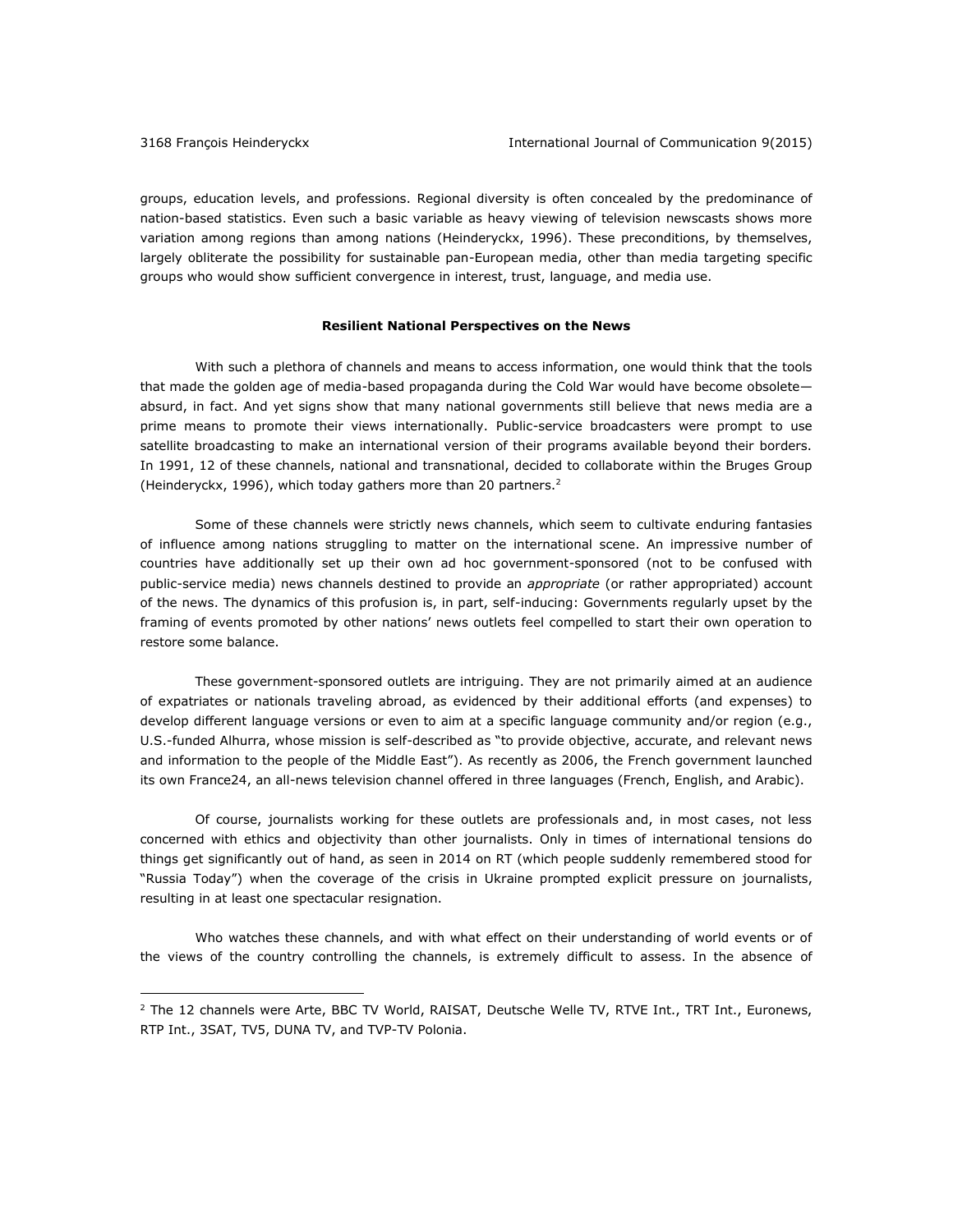compelling evidence, it seems reasonable to assume that most of these state-sponsored news outlets do not have a massive effect on public opinion in their own country or abroad, despite the enduring fantasy that mass media can influence large segments of population. At best, it can, in times of crisis, provide valuable indications on the position and the framing of events promoted by the corresponding governments.

The Internet fed similar delusions when it was initially assumed that the free flow of information across national boundaries and the free and easy access to all kinds of content (and news in particular) from across the world would mechanically, organically even, make truth and understanding prevail. Yet, when browsing the Web, most users consult a limited number of sources, predominantly based on familiarity—that is, cultural and geographical proximity. In any given country, the most successful news websites are essentially online operations of leading newspapers, magazines, and radio and television stations. Despite the fact that users can just as easily consult outlets in other countries, few are interested in doing so, even if the content is in their own language.

Television news is still today the main source of news for most European citizens, and news media still overwhelmingly cling to national, regional, and language borders. The fact that language, regulatory structures, distribution systems, national preference, and the retention of national identities by the media maintain the nation as the point of reference in structuring media markets (Heinderyckx, 2001) does not, by itself, explain the endurance of the nation-as-media-market paradigm. Audiences are endemically attached to a fair dose of domestication in their news. Not only is there a lot of interest for proximity news; viewers prefer that even world events be explained from a familiar point of view, with eyes that they can best identify with. For example, when an important event takes place in France that also interests Belgians (e.g., the results of a French presidential election), French-speaking Belgians will tend to follow the coverage of that event on Belgian media, even though they could just as easily turn to the readily available French media (particularly television that is available on all cable subscriptions) and would, presumably, offer more thorough and better-informed coverage.

As a result of (or perhaps because of) of the persistence of a national perspective on all events including international events—journalists approach their reporting with a view to satiate audiences with a national outlook on the world. This presumption is likely to affect even journalists specializing in international (and not just foreign) events. Correspondents in Brussels, most of whom are present to cover predominantly or exclusively European institutions, are not immune to the domestication of their reporting. The Brussels press corps (i.e., the various correspondents present in Brussels to cover the international institutions from the European Commission to the European Parliament and NATO) is among the largest in the world (Terzis, 2014). The European institutions (Commission, Council, Parliament, and many smaller structures) spare no effort to build an echo chamber to explain what they try to achieve and how it benefits Europe and Europeans. Journalists are still today an essential link in any effort to reach the bulk of European citizens. But that link proves to be difficult to capitalize on. Under the pressure of their editors (who generally find European institutions to lack newsworthiness), and following their internalized propensity to domestication, foreign correspondents in Brussels are more like an army of picky gatekeepers looking for a national edge to European affairs. As a result, national political leaders often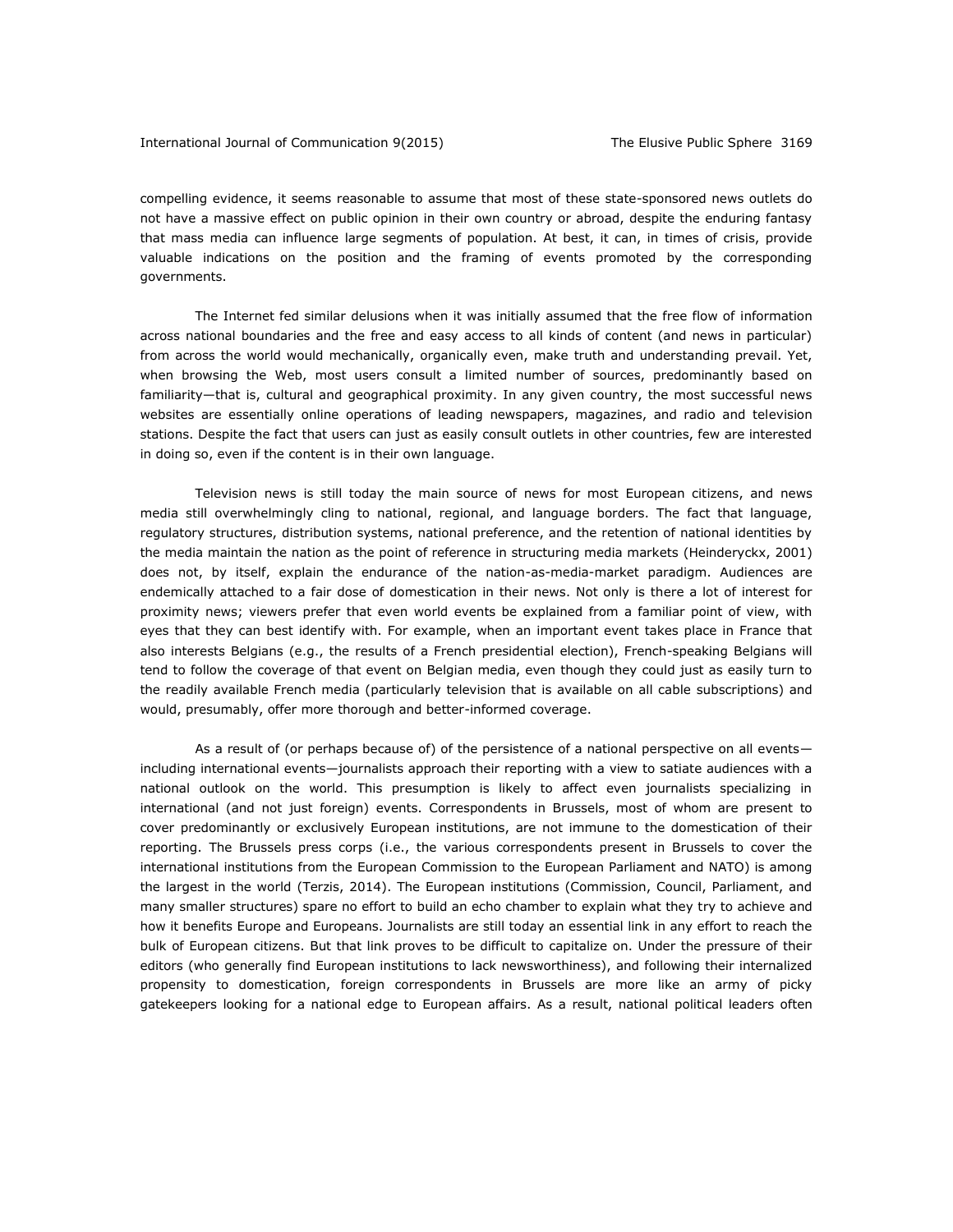have a free ride to "blame it on Brussels" and "blame it on the other nations," thus defeating the very essence of the worldview developed and promoted by the European institutions.

#### **Europe of the Regions**

None of this is likely to facilitate a significant media-driven European public sphere. Efforts to maintain and nourish national public spheres by means of news media must be seen not just as interfering with attempts to a pan-European sphere. They must also be seen in the context of a strong resurgence of regional identities and claims. Catalonia, Scotland, Corsica, Basque country, Flanders, even Bavaria and Brittany, among others, see the revival or the blooming of claims of cultural and political specificity, distinct identity, and even institutional autonomy.

In many of these regions, citizens are engaged in both the public sphere of their region and the distinct public sphere of their country. Likewise, they are exposed to news media from their region and news media from their country. Yet the articulation between the regional and the national can take different forms that deviate considerably from the intuitive linear scheme of concentric circles (see Figure 2).

In Catalonia (in northeast Spain), a large portion of the population speaks Catalan and standard Spanish (Castilian) and can watch Catalan television (e.g., TV3) and read Catalan newspapers (e.g., *El Periódico*). Meanwhile, the same people will watch national, Spanish television (e.g., TVE or Telecinco) and read national newspapers (e.g., *ABC* or *El País*). One could choose to exclude oneself from one or the other of these public spheres and sets of media outlets, but chances are that a large portion of the population will enjoy cross-exposure to these intersecting, overlapping spheres. When it comes to any number of contentious issues between the national and the regional (e.g., autonomy, regional exceptions, taxes, and transfers of wealth), these public spheres will compete and will convey diverging or even conflicting messages. The optimist will see this as feeding a healthy democratic debate; the pessimist will see the potential for polarization driving public opinion toward the extremes.

Switzerland is not a member of the European Union, not even of the European Economic Area, and this is consistent with the public opinion as established by national referendums. The configuration of public and media spheres in Switzerland is quite peculiar. The media landscape is shaped by the four national languages (German, French, Italian, and Romansh), and the largest subnational administrative units are the 26 cantons that enjoy a fair level of autonomy and are necessarily their own public sphere, with periods of intense political debates around the times of referendums. Because of the language diversity, there is no true national media sphere, but instead at least four distinct language-based media spheres whose reach cuts across the national and the cantonal levels. Media from Germany, Austria, France, and Italy maintain significant audiences in different parts of the country, resulting in a particularly intricate arrangement of public spheres and media spheres. As an example, the Canton of Valais has two official languages and, as a result, is entangled between the French-speaking and German-speaking media and public spheres, with incursions from French- and German-language foreign media, while being part of many embryonic European public spheres, though feeling strongly about not being part of Europe in its most institutional forms.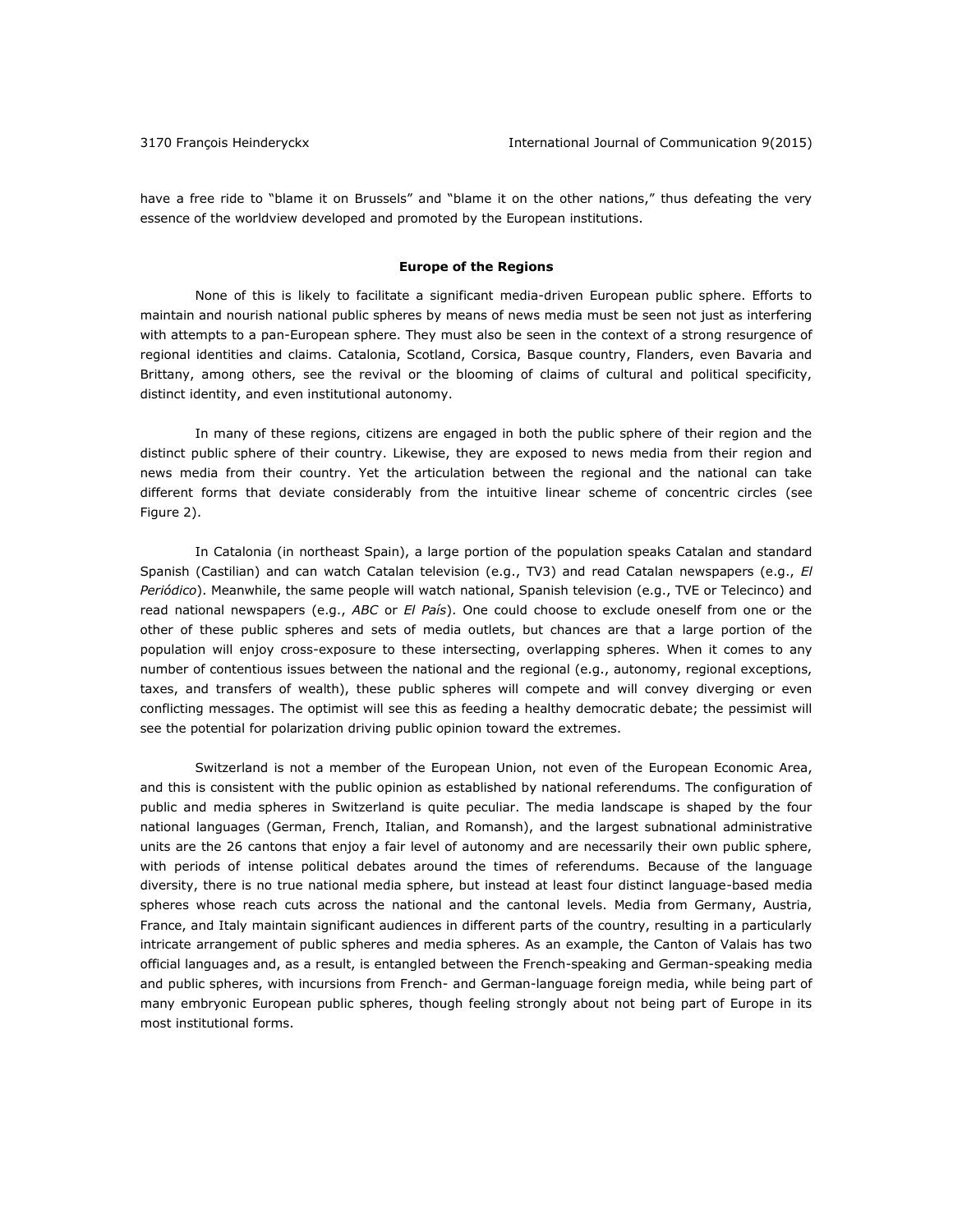

*Figure 2. Entangled media and public spheres.*

The case of Flanders (the Dutch-speaking region in the north of Belgium) is completely different insofar as there are no true national media in Belgium (as in Switzerland), but in this case, there is much more of a fit between regions and language use. As a result, the Flemish media play the role, for people living in Flanders, of what would be called national media elsewhere. This is a source of confusion because the two levels (regional and national) are not conflated, but one is substituting for the other. And in any case, there is not the concentric dual-level media sphere (regional, national) that can be found in other national contexts.

Many people in Flanders might enjoy sufficient command of French to be able to use Frenchspeaking media, yet audience measurements show that this is rather marginal. Exposure to media of the other language community is not so much perceived as exposure to another set of Belgian media but as an incursion into the media sphere of the other community in a near-foreign-media experience. The absence of national media is often mentioned as an aggravating factor for the persistent tensions between Flanders and Wallonia (the French-speaking region constituting the southern part of Belgium). The situation is further complicated by an intriguing asymmetry with regard to the success of media from bordering countries. Although viewing of television channels from the Netherlands is only marginal in Flanders, television stations from France account for nearly a third of the total market of television viewing in francophone Belgium, adding a layer of complexity to the media sphere there. This fundamental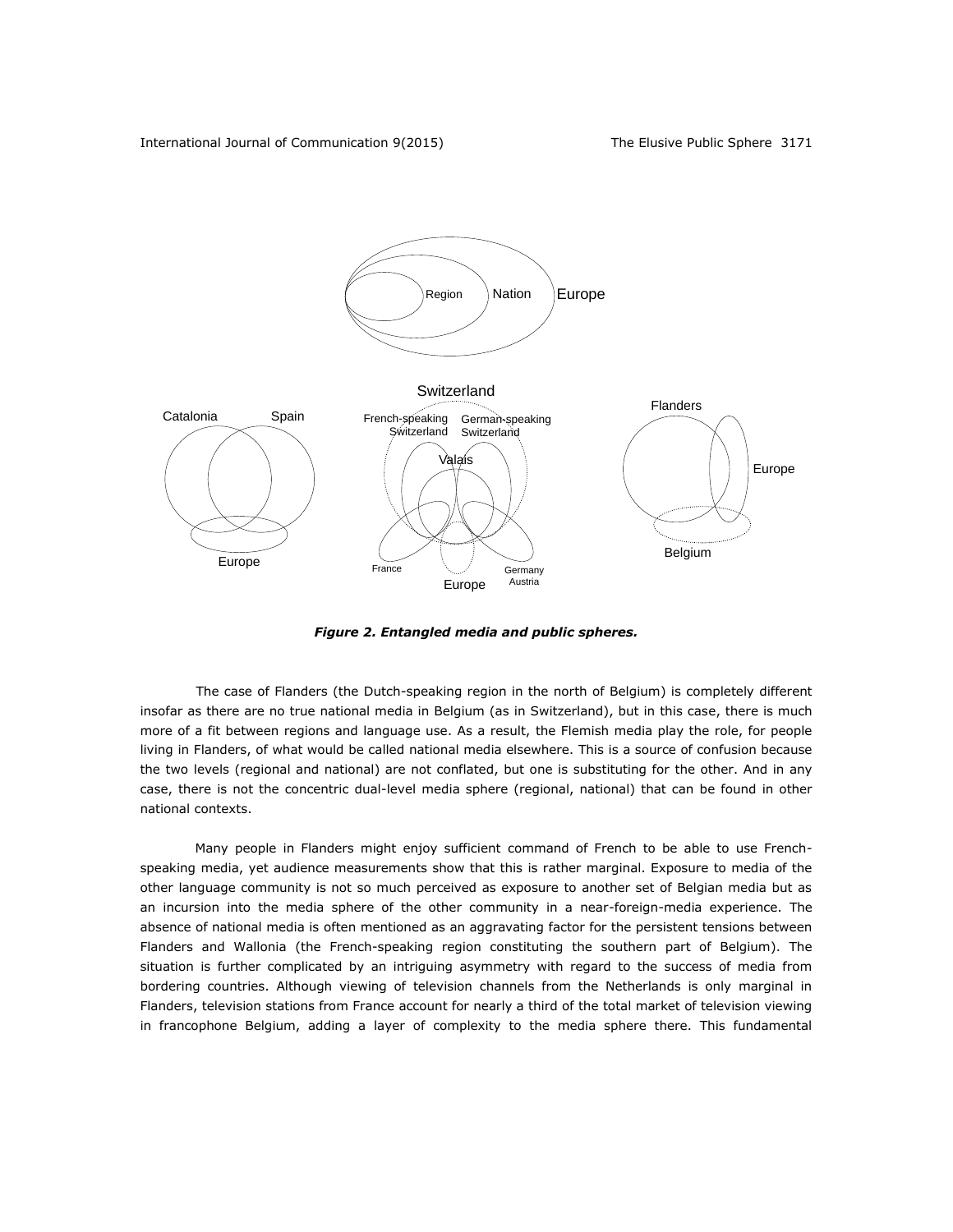discrepancy between the two main media markets of Belgium is evidence that a shared language might be a necessary, but obviously is not a sufficient, condition for cross-border media undertakings.

In Belgium, observers often note that each community is ill informed about the other. Elections, even federal, are organized in such a way that elected representatives are accountable only to their own electorate in their own region in their own public sphere.

The situation in Belgium is an interesting model to examine how the absence of a mediaenhanced public sphere maintains a distance with, and a weak understanding of, "the others," thus affecting the coherence and perceived legitimacy of the larger overarching political structure. News mediacentrism, however, must be avoided, particularly in an age when new forms of media outlets (digital media predominantly) are reconfiguring the ways by which people form their opinions about the world and nurture their political consciousness. Yet whether the state of the news media is the sign or one of the determinants of the state of the public sphere, it is hard to deny that the two notions are closely knit.

#### **Toward Porous, Interconnected Public Spheres**

The resilience of the national public sphere (and of the regional public spheres in contexts where regions claim near-national status) is undeniable, even if there are signs that they tend each, separately, to become more European (Risse-Kappen, 2014). Its weakening in favor of any kind of supranational public sphere is not just delayed and overdue; it appears to be stalled, ill founded, and elusive. Accepting the idea that mass media, including news media, are still a major component of contemporary public spheres; that they shape, consolidate, and invigorate them; and given the absence of any transnational, pan-European media outlet reaching a significant segment of the whole European population is recognizing that the advent of a large-scale, inclusive European public sphere is not just slow forming. It is not on the European horizon. It is not, in the end, the mere natural by-product of European integration that was once thought to simply, organically emerge as a sign of maturity of the European project and of some form of social-cultural-political convergence among the peoples of Europe. Neither is it a reality that can be enhanced, let alone created by sheer political will and force-fed by media development.

Therefore, waiting for a European public sphere to strengthen and buttress the European Union and take it to the next level of integration is risking to stall the European project altogether. The increasing presence of openly Euro-skeptics among the elected members of the European Parliament is a reminder that European integration is not necessarily an irresistible process that can progress only in one direction, albeit at varying speed. It could slow to a stop and even, to some extent, revert to a looser form of integration. Making a European public sphere the necessary condition to achieve European integration exposes the very idea of an integrated political union as a mere utopian and groundless chimera confined to policy papers and political rhetoric.

The budding of transnational public spheres (in business and highbrow cultural circles, among activists, in relation to humanitarian causes, etc.) must be nursed and amplified as much as possible, but with the aim to consolidate these essential cores of transnational political, social, or cultural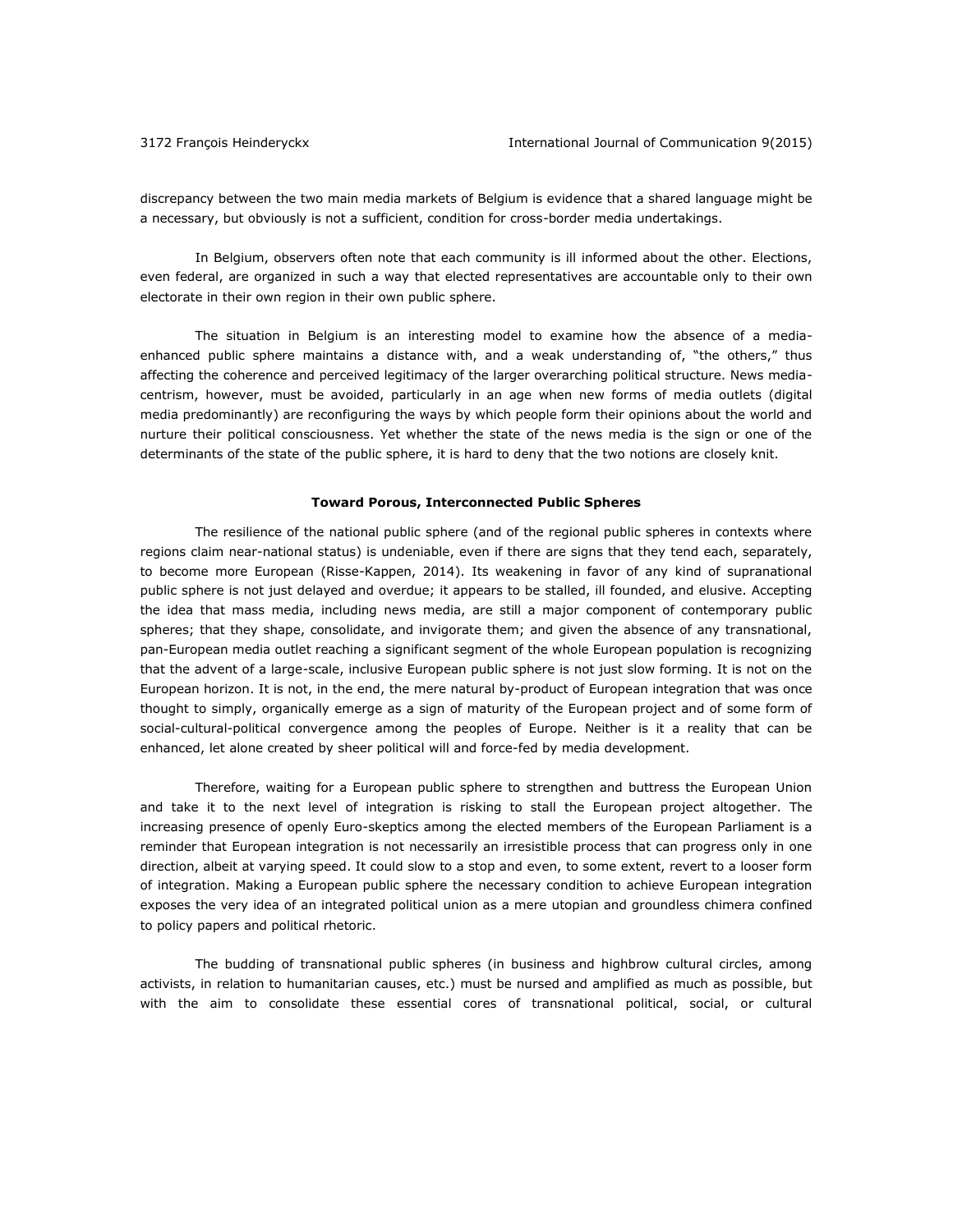consciousness; not to fantasize about how they could one day be magnified and replicated across larger portions of society.

A supplementary strategy could be to rely more on what could be called *porous, interconnected public spheres*. Going back to the early strategies of the European institutions, it is still reasonable and legitimate to improve the way Europeans get to know and understand one another. Not in hope that this will lead them to realize that they have so much in common that they would be driven to a postnationalist European state of mind, but with the more modest, realistic goal to diffuse antagonism, enable and facilitate empathy across a broad cultural, social, and political spectrum, Europe-wide. This strategy is not about finding the largest common denominator (by trying to interest everyone, one usually ends up deterring most) but about revealing and, where suitable, promoting differences and diversity as a natural and desirable part of a shared Europe.

This is reminiscent of how Brüggemann (2010) defines a transnational public sphere: "a space of communication which is comprised of a set of national public spheres connected by communication flows" (p. 7). The porosity implies that national and regional public spheres can move away from the selfcentered, centripetal dynamics that often lead a nation or region to turn its back to others, by fear or disdain. The interconnectedness requires organized processes and structures to deliberately reach out to other media spheres in an effort to bridge the two by means of coverage of news from that other sphere that does not stigmatize or highlight differences, but instead shows realities that may seem disparate, but that will provide clues and examples of life, values, and emotions, and, ultimately, induce empathy and understanding.

Mechanisms of that nature already exist, though in rudimentary but promising forms. Public broadcasters have invaluable experience in this area. Not only have they been at the helm of the most daring, even if sometimes doomed, attempts at crossing the borders of national media markets; they have managed to maintain, among them, a collaborative work culture that offers considerable potential. The Eurovision News Exchange organized by the European Broadcasting Union since 1962 is an emblematic example. Although it is essentially a structure designed to provide partners with quality television footage of major events across Europe at a low cost, it represents a rare example of interconnection among public and media spheres across Europe (and beyond). The same structure, or another structure following a similar model, could be used to more systematically provide different perspectives on the same topic, and not just feed the "international news" segments of television newscasts. Instead of being a source on major events abroad, it could organize the exchange of material related to broader issues with high human interest and rooted in what would otherwise be seen as local news. If, for example, the financial crisis in one country is leading to schools being closed or restaurants going out of business, showing this reality by the example in other countries, enhanced by life stories and testimonies from actors and witnesses, would likely be of interest to a large audience and create empathy, because they, too, send their children to school and enjoy going to restaurants.

Creating more porosity among the irreducible national and regional public spheres could enhance mutual understanding not from a top-down attempt to relativize cultural differences but from a repeated experience of differences and similarities related to shared realities. And this should not be restricted to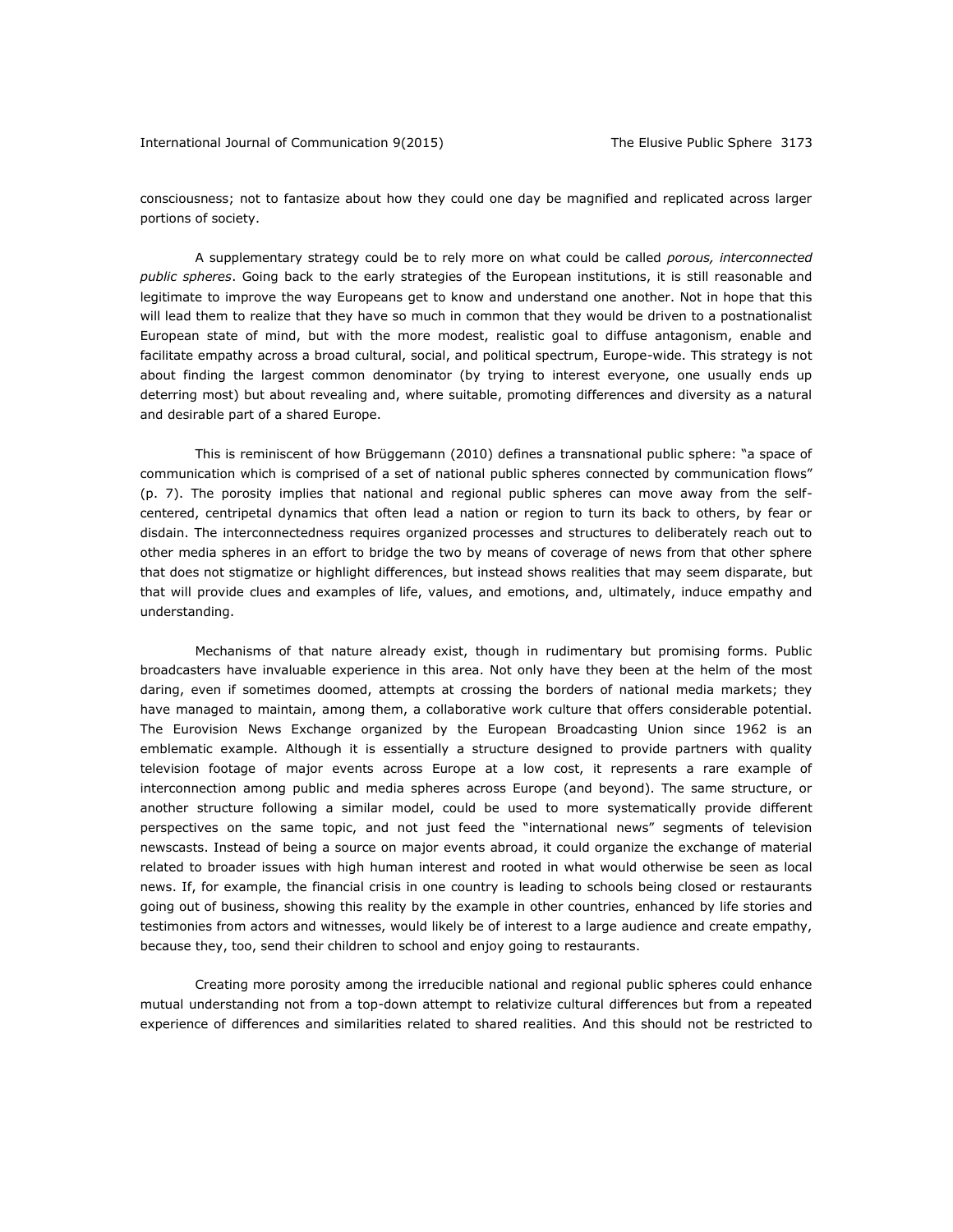public-service television. Newspapers from different regions or countries have occasionally proven that they can undertake joint editorial projects with comparable aims. These initiatives are, however, isolated and short-lived and tend to involve flagship newspapers within the rather elitist "quality papers." The fact that the potential seems confined to public media and quality papers raises concern about the possibility for this interconnected, porous public sphere to be inclusive and not restricted to the upper segment of the socioeconomic spectrum of the European population. But it is also a reminder that such an approach must necessarily be associated with high journalistic standards. The portrayal of "the other" can too easily turn into caricatures, oversimplifications, and stereotyping. More than technology and infrastructure, news production of such nature requires time and human resources, both of which are unfortunately in short supply in newsrooms across Europe.

#### **References**

- Bourdon, J. (2007). Unhappy engineers of the European soul: The EBU and the woes of pan-European television. *International Communication Gazette, 69*(3), 263–280. doi:10.1177/1748048507076580
- Brüggemann, M. (2010). Information policy and the public sphere: EU communications and the promises of dialogue and transparency. *Javnost—The Public, 17*(1), 5–22.
- Commission of the European Communities, Directorate-General for Information, Communication and Culture. (1986). *Television and the audio-visual sector: Towards a European policy*. Luxembourg, Luxembourg: Office for Official Publications of the European Communities.
- Dahlgren, P. (1995). *Television and the public sphere: Citizenship, democracy, and the media*. London, UK: SAGE Publications.
- Dahlgren, P., & Sparks, C. (1991). *Communication and citizenship: Journalism and the public sphere in the new media age*. London, UK: Routledge.
- European Commission. (2013a). *European citizenship (Eurobarometer 80).* Brussels, Belgium: European Commission, DG COMM, Strategy, Corporate Communication Actions and Eurobarometer Unit.
- European Commission. (2013b). *Media use in the European Union (Eurobarometer 80).* Brussels, Belgium: European Commission, DG COMM, Strategy, Corporate Communication Actions and Eurobarometer Unit.
- European Commission. (2013c). *Standard Eurobarometer 80, table of results.* Brussels, Belgium: European Commission.
- Fossum, J. E., & Schlesinger, P. (2007). *The European Union and the public sphere: A communicative space in the making?* Milton Park, UK: Routledge.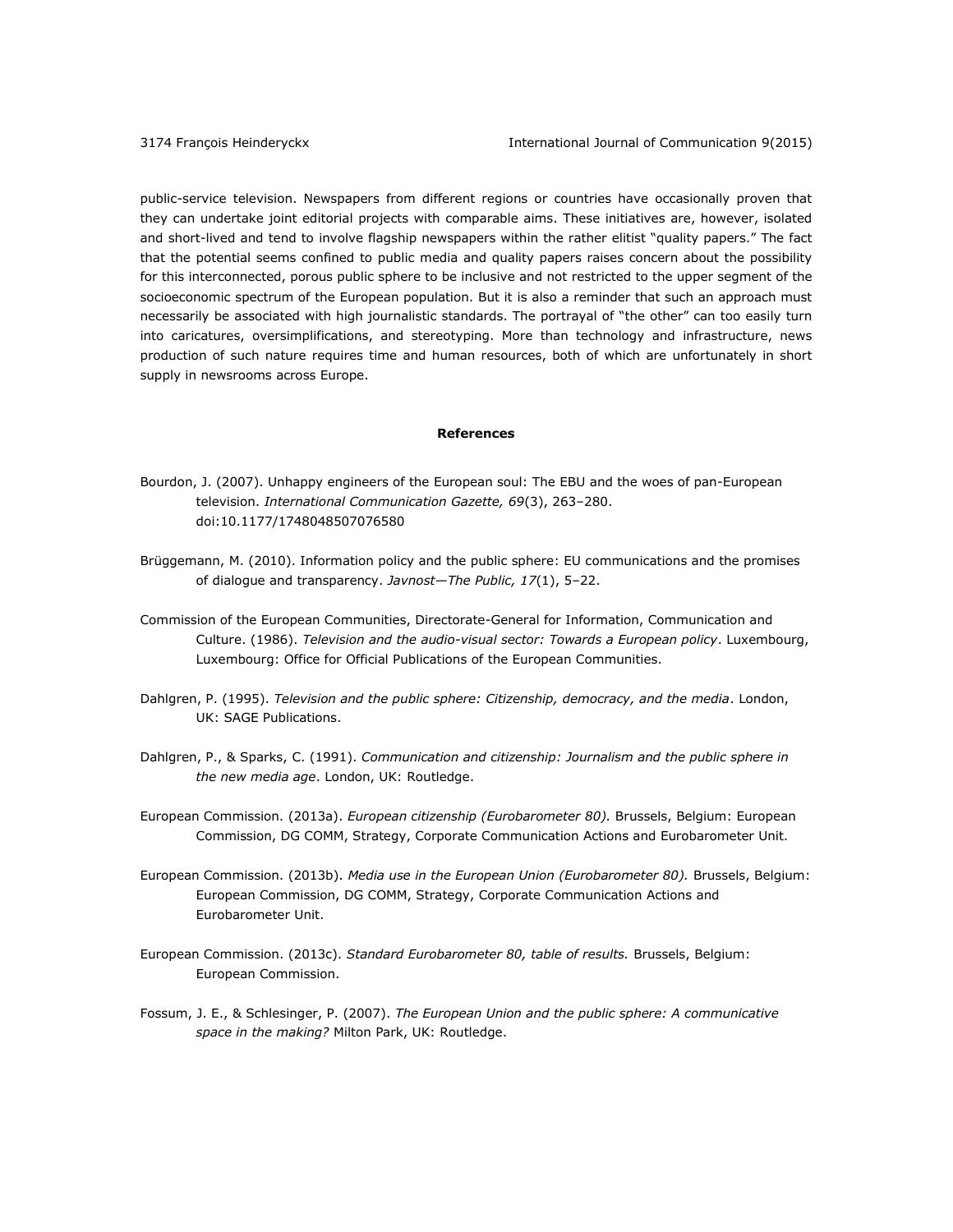- Gripsrud, J. (2007). Television and the European public sphere. *European Journal of Communication, 22*(4), 479–492. doi:10.1177/0267323107083064
- Heinderyckx, F. (1993). Television news programmes in Western Europe: A comparative study. *European Journal of Communication, 8*(4), 425–450. doi:10.1177/0267323193008004002
- Heinderyckx, F. (1996). Les publics européens du journal télévisé. *Recherches en communication, 6*, 225– 242.
- Heinderyckx, F. (2001). Cultural diversity and media fragmentation in the information society. In R. Taylor (Ed.), *Unity in Diversity* (pp. 186–189). Brussels Belgium: European Quality Publications.
- Heinderyckx, F. (2004). L'Europe comme espace médiatique. *MédiaMorphoses, 3*(12), 78–81.
- Kleinen-von Königslöw, K. (2012). Europe in crisis? Testing the stability and explanatory factors of the Europeanization of national public spheres. *International Communication Gazette, 74*(5), 423– 442. doi:10.1177/1748048512445153
- Koopmans, R., & Statham, P. (2010). *The making of a European public sphere: Media discourse and political contention*. New York, NY: Cambridge University Press.
- Michalis, M. (2007). *Governing European communications: From unification to coordination*. Lanham, MD: Lexington Books.
- Olausson, U. (2010). Towards a European identity? The news media and the case of climate change. *European Journal of Communication, 25*(2), 138–152. doi:10.1177/0267323110363652
- Ripa Di Meana, C. (1986). Statement by Mr Carlo Ripa Di Meana on Europa-TV [Press release]. Retrieved from [http://europa.eu/rapid/press-release\\_IP-86-581\\_en.htm](http://europa.eu/rapid/press-release_IP-86-581_en.htm)
- Risse-Kappen, T. (2014). *European public spheres: Politics is back*. Cambridge, UK: Cambridge University Press.
- Schlesinger, P. (1993). Wishful thinking: Cultural politics, media, and collective identities in Europe. *Journal of Communication, 43*(2), 6–17. doi:10.1111/j.1460-2466.1993.tb01258.x
- Statham, P. (2010). Europe's search for a public. In R. Koopmans & P. Statham (Eds.), *The making of a European public sphere: Media discourse and political contention* (pp. 1–10). New York, NY: Cambridge University Press.
- Terzis, G. (Ed.). (2014). *Mapping foreign correspondence in Europe*. London, UK: Routledge.